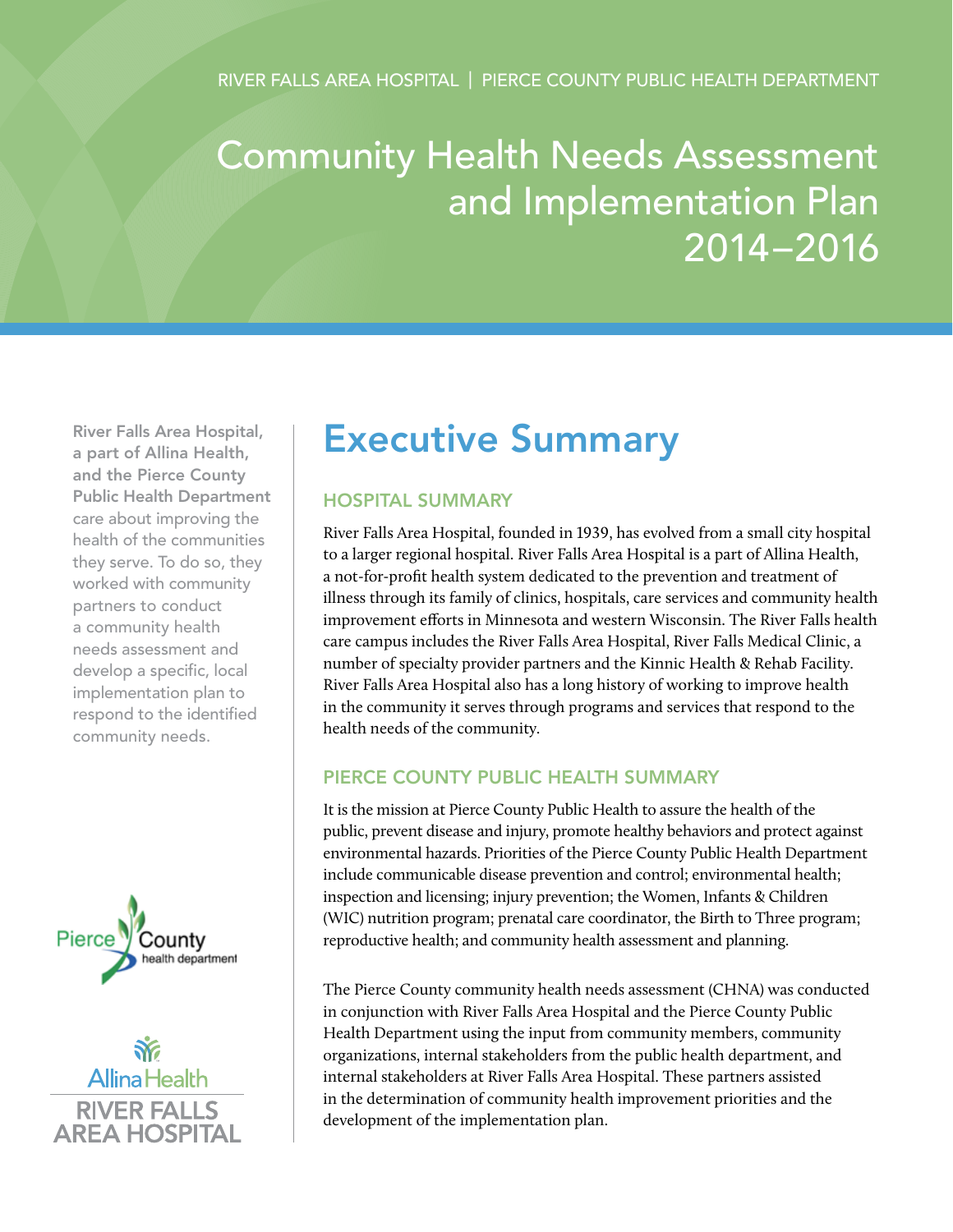## Target Areas and Populations

For the purposes of community benefit and engagement, Allina Health divides its service area into nine regions. The region associated with River Falls Area Hospital is known as the Western Wisconsin Region and primarily serves Pierce County and Southern St. Croix County in Wisconsin. For the Western Wisconsin Region Community Health Needs Assessment (CHNA), the focus of inquiry was Pierce County. This assessment was therefore led in collaboration with the Pierce County Public Health Department.

## Needs Assessment Process

The needs assessment plan was based on a set of best practices for community health assessment developed by the Catholic Health Association with the purpose of identifying two to three regional priority areas to focus on for FY 2014–2016. The process was designed to rely on existing public data, directly engage community stakeholders and collaborate with local public health and other health providers. From there, each hospital was responsible for adapting and carrying out the plan within their regions. The Western Wisconsin Region Community Engagement Lead guided the effort for River Falls Area Hospital in collaboration with leadership from the Pierce County Public Health Department.

The assessment was conducted in three stages: data review and setting priorities, community health dialogues, and action planning. The process began in April of 2012 with the development of the plan and was completed in August 2013 with the final presentation of the assessment and action plan to the Pierce County Board of Health, the Community Engagement Committee of the River Falls Area Hospital's Board of Trustees, and the River Falls Area Hospital Board of Trustees. The following is a description of the assessment steps and timeline.

## DATA REVIEW AND PRIORITIZATION

The data review and priority-setting phase began with the compilation of existing health-related data. Stakeholders reviewed two datasets, including the Wisconsin Public Health County Profiles and the County Health Rankings. In addition, assessment stakeholders reviewed the most recent community health improvement plans for both Saint Croix and Pierce County as well as "Framing CHNA's in the Context of Healthcare Equity," a document providing background and recommendations regarding

consideration of healthcare inequities throughout the CHNA process.

Stakeholders then developed an initial list of priorities. Assessment stakeholders used the Hanlon Method, a systematic prioritization process, to rank the healthrelated issues based on three criteria: size of the problem, seriousness of the problem, and estimated effectiveness of the solution. Stakeholders were then asked to consider the numerical rankings given to each issue along with a set of discussion questions to choose the final priority issues.

The prioritization process identified the following two priority issues for the community:

- 1. Physical activity
- 2. Healthy foods

## Community Dialogues

In spring 2013, River Falls Area Hospital held a series of meetings designed to solicit feedback from the community on how River Falls Area Hospital could most effectively address the selected priority issues. These dialogues were facilitated by a community partner and contractor, Wilder Research. The community dialogues were an opportunity for River Falls Area Hospital to hear from a broader group of community members, identify ideas and strategies to respond to the priority issues and inform the actionplanning phase of the needs assessment.

In addition to the Wilder-lead dialogues, the Pierce County Public Health Department received funding through the Wisconsin Nutrition, Physical Activity and Obesity Program to implement the CHANGE (Community Health Assessment aNd Group Evaluation) assessment to gain an understanding of Pierce County's needs and assets relating to physical activity and nutrition. Over twenty key informant interviews were conducted in the school, healthcare, community/ organization, and worksite sectors. For every sector, a second method of data collection was used to assess such as focus groups, surveys, and onsite observation. Photo documentation, mapping, and walkability audits were methods used to capture the story and to verify interview discussions.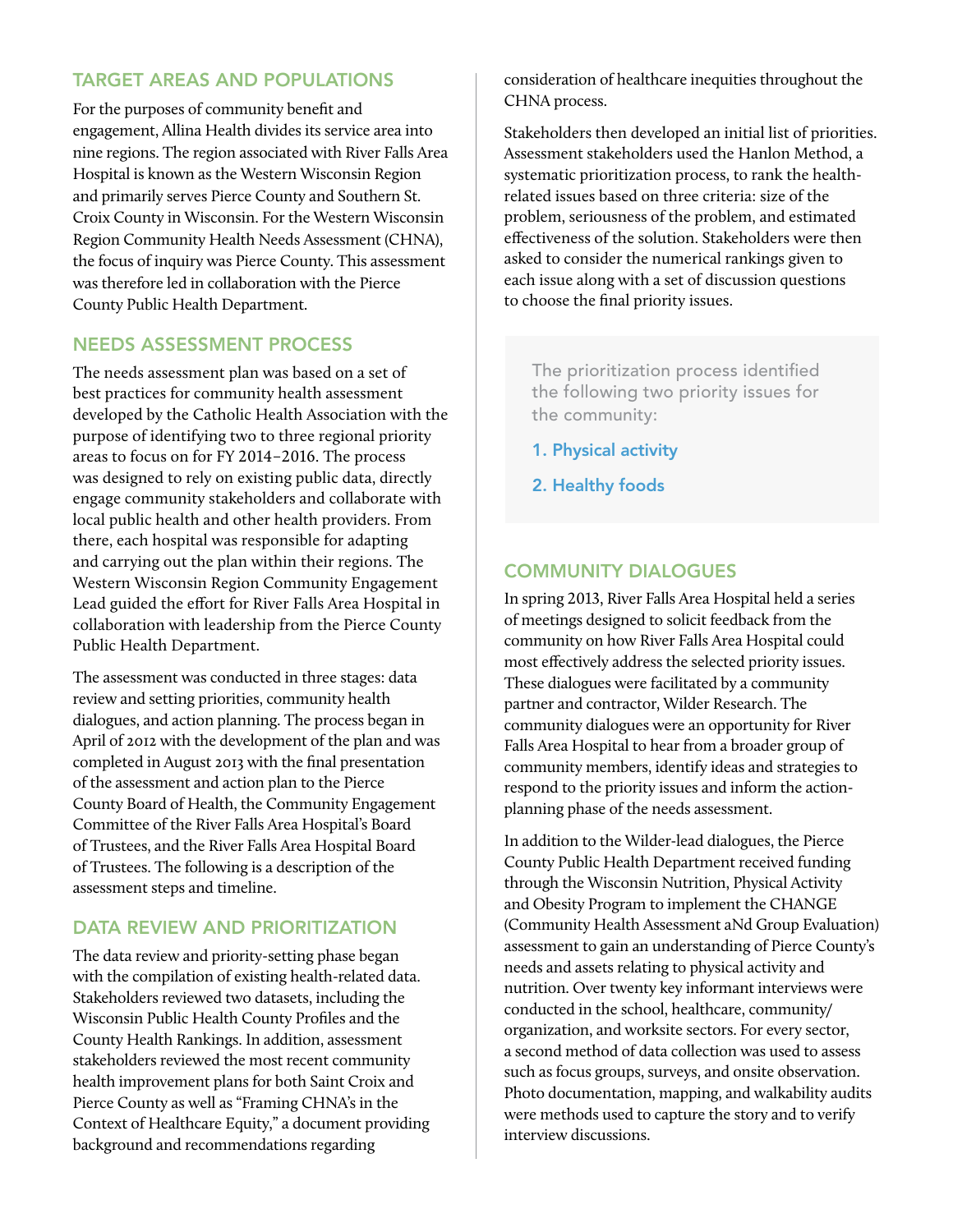## Action Planning

The final phase of the CHNA process was to develop the implementation plan for River Falls Area Hospital and Pierce County. The implementation plan is a set of actions that the hospital will take to respond to the needs identified through the community health needs assessment process. River Falls Area Hospital and Pierce County Public Health convened three meetings to develop the implementation plan for FY 2014-2016.

The process included three steps:

- 1. Choosing key goals, objectives and indicators related to the priority issues.
- 2. Selecting evidence-based strategies and programs to address the issues.
- 3. Assigning roles and partners for implementing each strategy.

## Implementation Plan

The implementation plan is a 3-year plan depicting the overall work that River Falls Area Hospital, the Pierce County Public Health Department and other community partners plan to do to address its priority issues in the community. Yearly work plans will be developed to provide detailed actions, accountabilities, evaluation measures and timelines. Copies of these detailed work plans can be requested from River Falls Area Hospital and/or the Pierce County Public Health Department.

## Physical activity

Goal: Increase physical activity through changes to the environment, policy, and community support.

#### **INDICATORS**

- Percent of adults engaging in recommended levels of physical activity
- Percent of high school students who meet federal standards for physical activity.

#### **STRATEGIES**

- 1. **Providing Information**
	- Increasing community awareness of opportunities for physical activity and exercise

#### 2. **Enhancing Skills**

 • Starting walking classes, programs and clubs

- 3. **Providing Support**
	- Continue to provide financial support to local organizations that promote physical activity through the Allina Health charitable contributions program

### 4. **Enhancing Access/Reducing Barriers**

- No strategies selected
- 5. **Changing Consequences**
	- Implementing and supporting worksite wellness incentives
- 6. **Physical design**
	- Improve trail signage in community parks and recreation areas
- 7. **Modifying/Changing Policies**
	- Engaging local policy makers on the importance of physical activity
	- Establishing a county-wide school physical education and health committee

## Healthy Eating

#### Goals:

- 1. Increase the consumption of fruits and vegetables
- 2. Decrease consumption of sugar-sweetened beverages and other less nutritious food
- 3. Increased breastfeeding was also selected as a key goal

#### **INDICATORS**

- Percentage of adults eating at least five servings of fruits and vegetables daily
- Percentage of high schools that do not sell candy, high-fat snacks or soda and juice that is not 100% juice
- Percentage of Pierce County WIC infants ever breastfed.

#### **STRATEGIES**

- 1. **Providing Information**
	- Reduce use of trans-fats in local restaurants
	- Provide information about the benefits of breastfeeding to new and expectant mothers
- 2. **Enhancing Skills**
	- Starting cooking classes and nutritional education programs